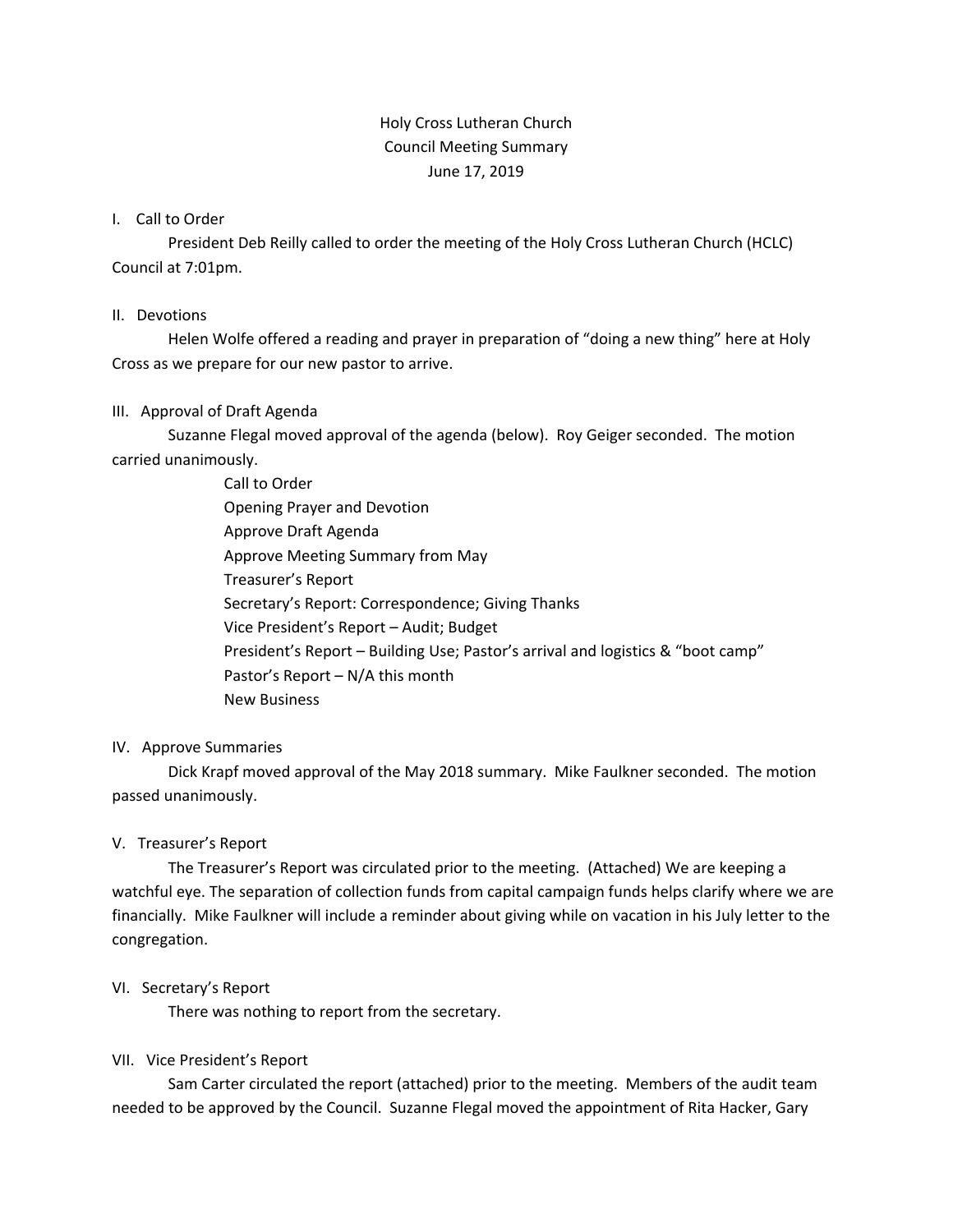Wolfe and Virginia Muller to the Audit Team in accordance to our Constitution. Pam Darby seconded. The motion passed unanimously.

Ministry chairs will plan to have their first draft of their budgets for the coming year to Sam Carter by mid-July. The Finance Team plans to be ready for budget discussions in September.

## VIII. President's Report

Deb Reilly circulated her report prior to the meeting (attached). She announced that the July Council meeting will be held at Mediterranean Breeze. She asked that Ministry chairs send her possible dates and times to meet individually with Pastor Eldred between July 16 – 26.

The  $7<sup>th</sup>$  Day Adventist group would like to rent a room on an ongoing basis at Holy Cross. They would like a room in order to store items included sealed food and clothing. They expect public usage every Friday evening, one Sunday afternoon a month, one Wednesday afternoon a month and one Saturday afternoon a month. The Council discussed two possibilities. One option included a locked cabinet in a room that would remain available for other uses when the  $7<sup>th</sup>$  Day Adventists were not on-site. The other possibility included a locked room to the exclusion of any other use by Holy Cross or others. After considerable discussion, Sam Carter moved that we offer the  $7<sup>th</sup>$  Day Adventist group the use of one room for a fee of \$1,000.00 a month. They would pay to rekey the lock on the room and a cabinet. The agreement would last for a 6-month trial period with either side able to opt out during that period. Mike Faulkner seconded the motion. The motion passed with 9 yes votes, 0 no votes and 1 abstention. The Council will ask Joe Baggett to review the proposal.

#### IX. Pastor's Report

There was no formal report as we wait for Pastor Eldred to join us. Pastor Opsahl was present and the Council thanked him for his support during this time of transition.

# X. New Business

There was no new business to discuss.

In the interest of time, individual Ministry reports were not given. Evangelism, Fellowship, Outreach, Christian Education, Stewardship and Personnel submitted written reports prior to the meeting and are attached.

#### XII. Adjourn

Suzanne Flegal made a motion to adjourn. Betty Skelton seconded. The motion passed unanimously.

## REMINDERS